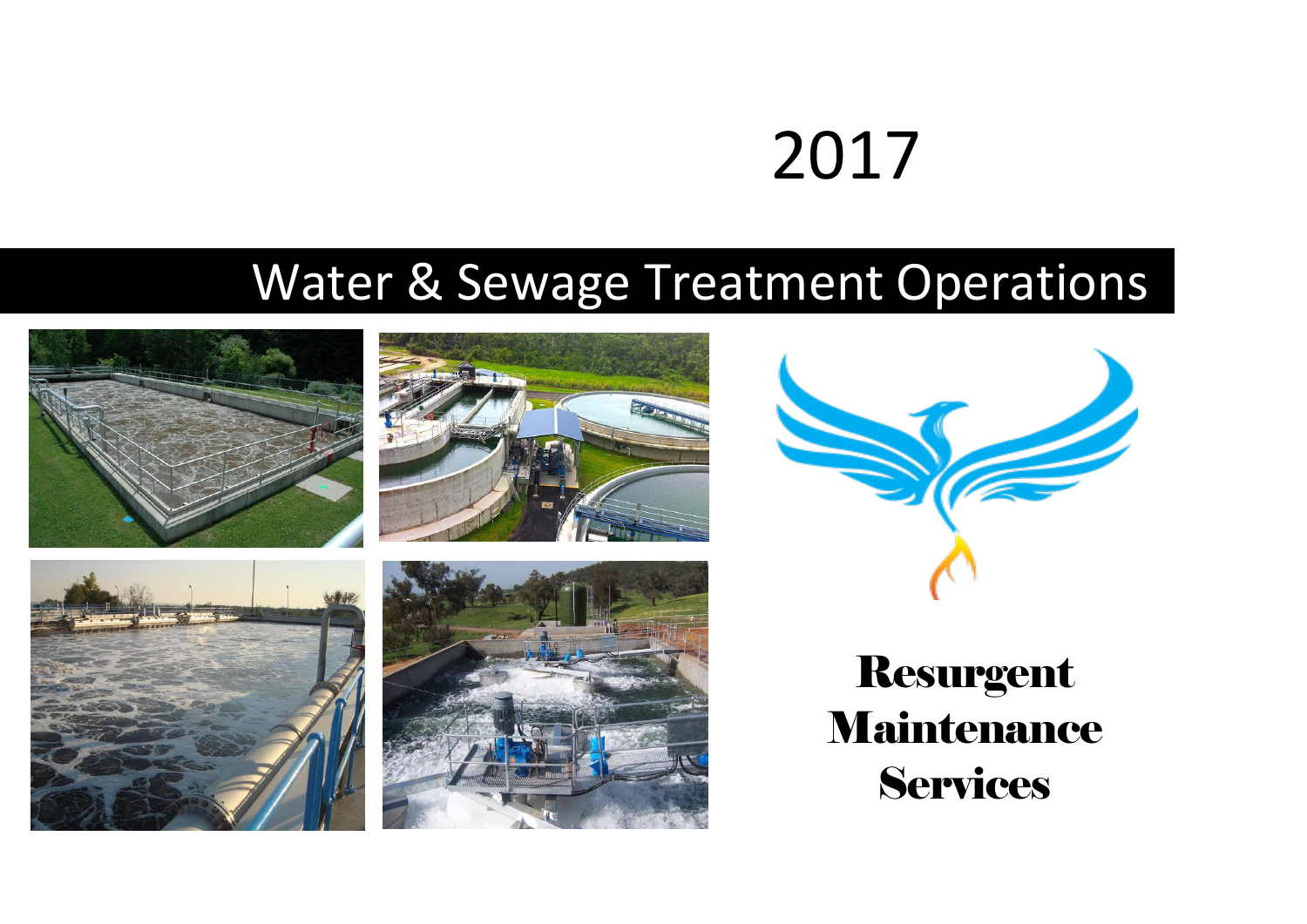## ABOUT US

RMS is a family owned and operated Australian business established in 2017, that offers cost effective services within the water and waste water treatment industry incorporating the sectors of mining, local council and commercial sites across Australia.

It's imperative that treatment plants are operated by staff that are well trained and properly certified.We pride ourselves in having water industry verified plant operators, all of whom hold a current minimum Certificate III in Water Operations. Our staff have over 10 years consolidated experience working on water and waste water treatment plants located on mining villages, mine sites, council sites, resorts and commercialinstallations.

Our extensive expertise in delivering flexible waste water and water treatment solutions across various plants from reed beds, disinfection of bore sites to reverse osmosis operations. We work with our client to ensure we are exceeding client expectations by reducing capital and operating costs without compromising quality.

RMS prides itself in maintaining quality and innovation in the services we provide to our clients through close liaison with regulatory bodies, water authorities and water industry groups, and will tailor a solution to suit your needs and requirements whilst adhering to Local, State and National regulations and guidelines. We are able to service 5 to 10,000-plus EP plants for small towns, mine sites, tourist parks and accommodation camps.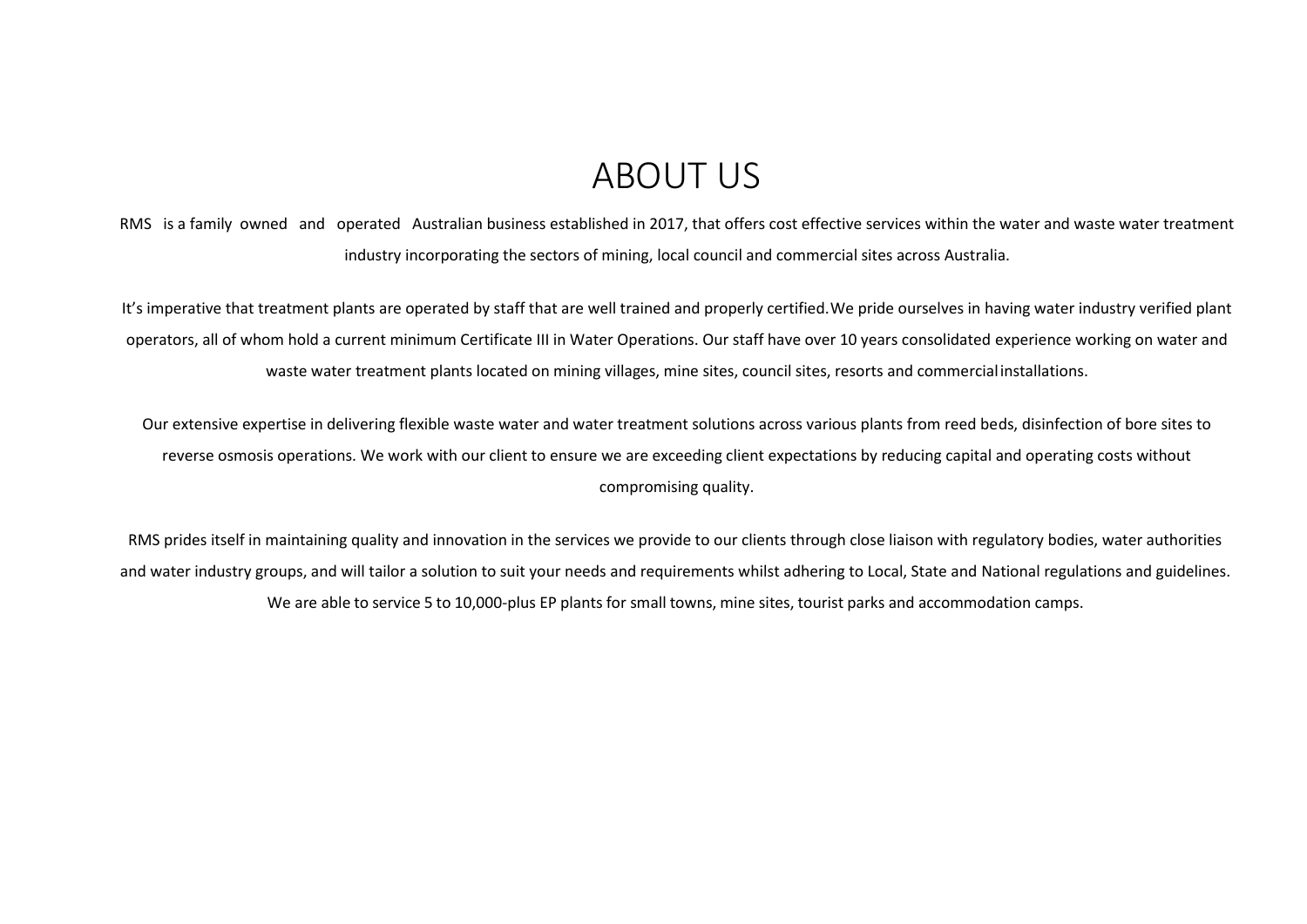# ABOUT OUR SERVICES

The listed services include but are not limited to:

- Water industry certified water and waste water plant operators on a full time, part time basis Water industry certified water operators for relief operations within 24-48 hours
- Water industry certified field operations Sample collection, pH, Chlorine Field procedures and reporting on the day to day plant operations Ensured communications and coordinated responses of all stakeholders 24/7 Support, Local Availability & Depth of experience and support Monitoring of feed water dam levels
- Reporting to onsite supervisors & environmental team Data logging of plant performance
- Operate and maintain contract operators for water & waste water treatment plant operations
- Compliance testing
- Work to client's rosters and time frames
- Service pumps and motors on most plants including STP & WTP.
- Work to client's rosters and time frames
- Maintain grass surrounding irrigation valve and sprinkler heads Complete audits on plant
- Service site water treatment facility Service site bores
- Sample and complete COC for lab analysis Service all relevant pumping devices on site Service and maintain site STP and WTP Service and maintain surrounding bores Service and maintain site irrigation fields

### OUR SERVICES EXPERIENCE EXPERIENCE EXTENT OF CAPABILITIES EXPERIENCE EXPERIENCE

We employ an experienced team of operators, electricians, maintenance tradesmen, technical officers, and where required specialized consultants who have commissioned, operated & maintained water and waste water treatment plants.

Our team have experience servicing remote accommodation facilities, mine sites, municipal sites, commercial sites and their supported water infrastructure to provide an operation and maintenance service. We have the capacity to operate all water and waste water treatmentfacilities and have considerable experience in the maintenance of such facilities.

The company has experience operating several process systems for the treatment of water and waste water, utilizing various technologies including:

### Membrane Filtration \* Reverse Osmosis

- Ultra-filtration \* Micro-filtration
- Chemical Dosing \* UV Disinfection
- Disinfection Facilities \* Clarification
- U Tube Clarified \* Extended Aeration
- Sequence Batch Reactor \* Weir Clarifier
- DAF Recycled Water \* DAF Thickening
- Biological Nutrient Removal \* Flocculation
- Bio Solid Optimization \* Bore Disinfection
- Bio Filter / Trickling Filtration \* SCADA
- PLC
- Clarifier / Sand Filtration
- Conventional Activated Sludge
- Sludge De-watering & Sludge Handling

We can assess the design capability of a plant and check this against a performance assessment by visual and instrument checks, as well as monitoring and collating available data. The results of our assessments are included in comprehensive reports, describing the plants capability, and take the necessary steps to either tune the plant or modify it to produce effluent to meet the statuary standards or provide cost saving in disposal charges.

Operational process optimization through reference to biochemical process kinetics can often yield capacity and performance improvements which minimize or even negate the need for further infrastructure investment.

Our staff experience has been gained across various sites including but not limited to:

#### **Mine Sites**

Adani - Carmichael BHP - BMA Blackwater M Rio Tinto - Clermont Coal & Blair Athol Yancoal - Yarabee Idemitsu - Ensham Pacific National **-** Nebo Site

- 
- Blackdown Services North Goonyella

#### **Council Sites**

Isaac Regional Council Mackay Regional Council Cloncurry Shire Council

#### **Commercial**

Rubyvale Hotel

- 
- Thiess Jellinbah
-